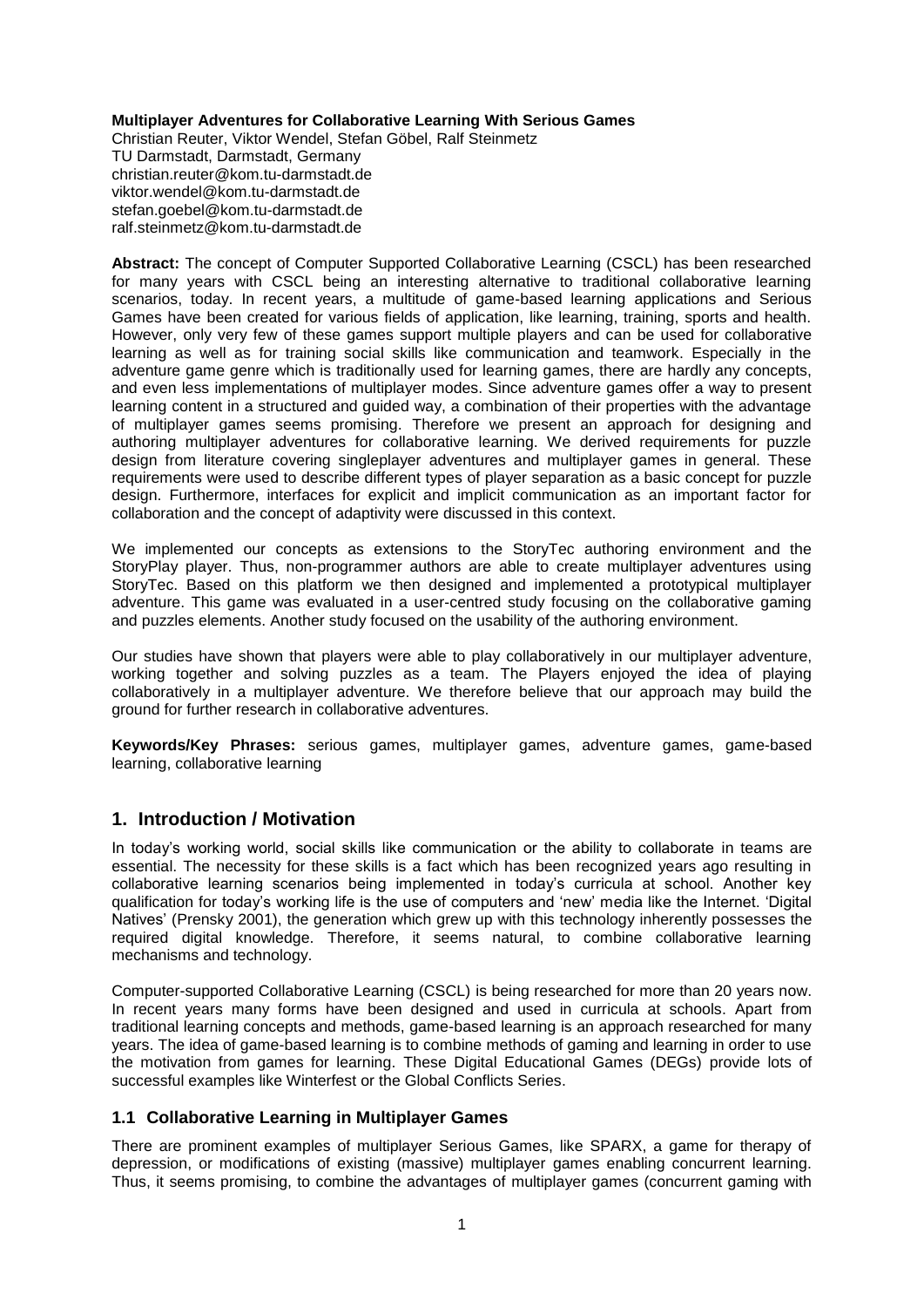friends) with the collaborative learning paradigm. However the design of such games is challenging. The gameplay has to fulfill requirements of traditional single player games (fun, narration, immersion), challenges of multiplayer games (concurrent gaming, interaction) and Serious Game design (seamless inclusion of learning content, adaptation & personalization). Furthermore, requirements of collaborative learning have to be considered, like communication, social skills or proper group setup.

# **1.2 Serious Adventure Games**

Many of the first DEGs were adventures. Puzzles as their main gameplay element offer a natural way to insert learning content while their slower pace allows consolidation. Adventure games are usually scene-based, so knowledge can be offered in a modular way. Therefore they are a good choice for educational games (Frazer et al. 2008).

However, to the best of our knowledge, there are hardly any approaches to use this genre for multiplayer learning in collaborative scenarios. One of the main problems is that it is much more difficult to design cooperative puzzles, as noted during the development of "eScape" (Manninen & Korva 2005).

In this paper, we propose novel concepts for creating multiplayer adventures for collaborative learning. We derive requirements for puzzle design and use them to describe different types of player separation as a basic concept. Furthermore, interfaces for explicit and implicit communication as an important factor for collaboration and the concept of adaptivity are discussed in this context.

# **2. Related Work**

Our work aims at combining adventure games with a multiplayer mode in order to facilitate collaborative learning.

### **2.1 Collaborative Learning / Gaming**

Collaborative learning is a concept being researched for several decades (Dillenbourg 1999; Johnson & Johnson 1999; Cuseo 2000) and has been established in today's curricula.

(Dillenbourg 1999; Dillenbourg et al. 2009) provide an exhaustive summary of research on CSCL in the last twenty years, (Kollar et al. 2006) a conceptual analysis of collaboration scripts. In recent years, many forms of CSCL have been designed and used at schools, like Collaborative Writing (Onrubia & Engel 2009).

Other approaches use virtual worlds like Second Life as collaborative learning environments (Nelson & Ketelhut 2008). Also Massively Multiplayer Online Games (MMOGs) have been used as environments for collaborative learning scenarios (Delwiche 2006). (Zea et al. 2009) presented design guidelines for the creation of collaborative learning games based on the five essential elements for collaborative learning stated by Johnson & Johnson. (Voulgari & Komis 2008) investigated the design of effective collaborative problem solving tasks within MMOGs. An approach for a 3D collaborative multiplayer Serious Game for learning with freely definable learning content is presented in (Wendel et al. 2010) and a collaborative multiplayer Serious game focusing on collaboration and teamwork in (Wendel et al. 2012).

From a game design perspective, it is important to have a look at learning and gaming. Designing computer games is an area with lots of standard literature (Crawford 1984; Salen & Zimmerman 2004). Designing Serious Games is a narrower field. (Kiili 2005) proposed a gaming model for educational games whereas (Said 2004) proposed a model especially for children. (Harteveld 2011) describes challenges and approaches for Serious Games design.

#### **2.2 Adventure Games**

Nelson (G. Nelson 2005) outlined a game design process specifically aimed at adventures. (Luban 2002) discusses how puzzles should be integrated into (action-)adventure games.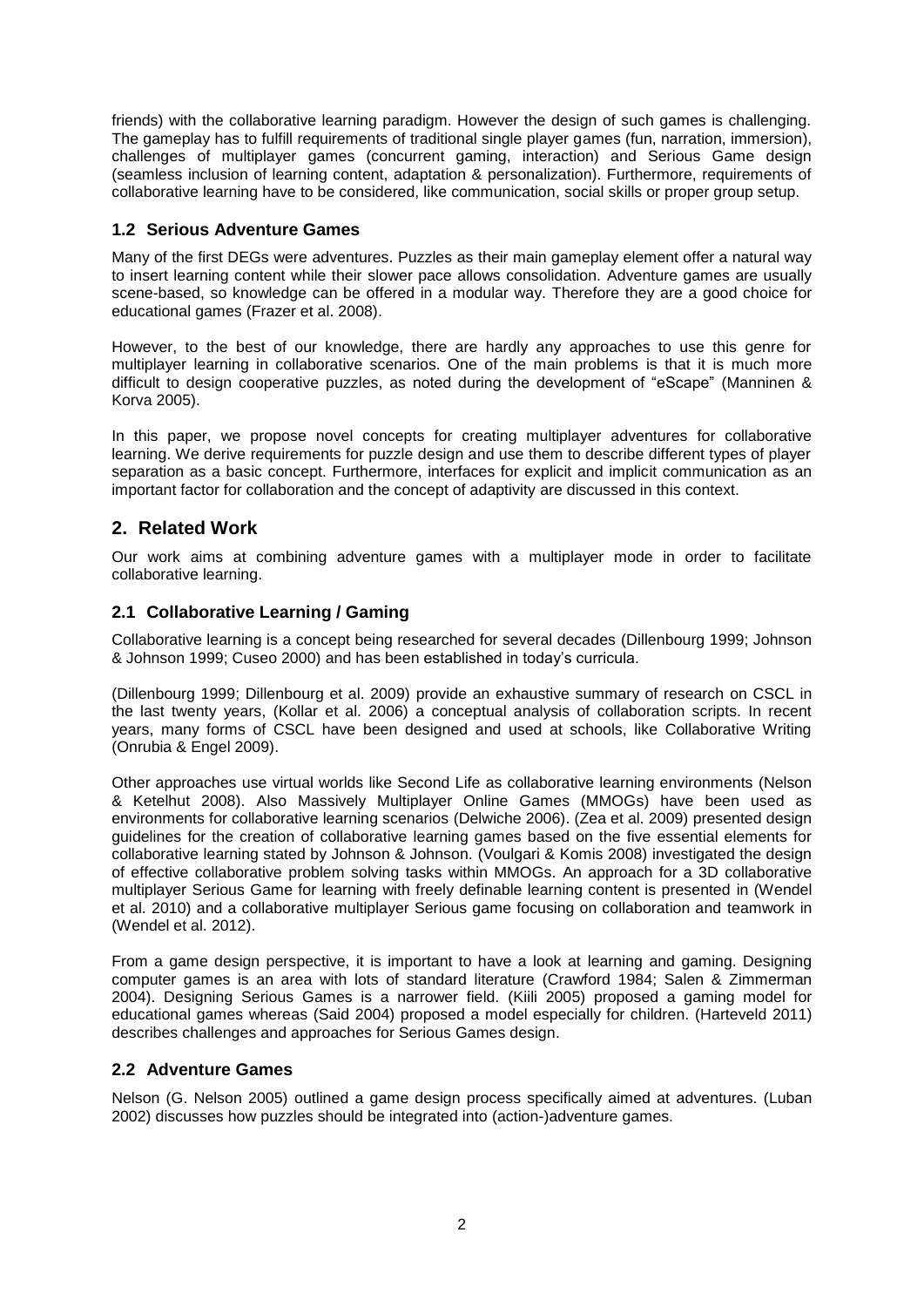In order to reduce design effort, some approaches exist towards automated puzzle generation during game creation (Iosup 2009; Sullivan 2009) or runtime (Magnusson & Doherty 2008). However, it still has to be shown that generated puzzles possess enough quality for educational adventure games.

# **2.3 Multiplayer Adventure Games**

(Manninen & Korva 2005) implemented *eScape*, an adventure with some puzzles that force collaboration. He drew several conclusions regarding multiplayer puzzles from his evaluation. (Kim 2005) gives some ideas on how multiplayer puzzles could work in general.

One of the few examples for commercially available multiplayer adventures is *Myst Online: Uru Live*, which contains *Massive Multiplayer Online*-Aspects. However interaction between players takes place in designated spaces and almost all puzzles can be solved alone. *Broken Sword* simply allows a second controller for the same character.

In other adventures one player has to switch between multiple characters because they differ in skills (*Maniac Mansion*), location (*Secret Files: Tunguska*) or time period (*Day of the Tentacle*). However, if one would bind each of these characters to a different player, there is no guarantee that the "workload" is evenly distributed between them. This shows the need for specifically designed puzzles.

# <span id="page-2-0"></span>**3. Concept**

There are several game modes for multiplayer games: competitive, cooperative and collaborative (Zagal 2006). In this paper, we focus on collaborative games because of their application for collaborative learning. A naïve way to realize this would include players acting in the same space and solving the same puzzles. However, this would make collaboration optional, so it is possible that one player does all the work while the others benefit from his progress (*free riding*) and possibly miss some learning content. There is also no quarantee that the benefits of collaborative learning apply or that social skills are developed. To prevent this, the puzzles must be designed carefully (Zea et al. 2009). This poses additional constraints to the ones who were formulated to facilitate learning (Gee 2005).

# **3.1 Puzzle-design**

Most design principles found in the related work about adventures are independent of the number of players. The design of the individual puzzles as the core gameplay mechanic however must be adapted to involve more players. In order to do this we combined several requirements from either singleplayer adventures or multiplayer games in general:

- The puzzles should be realistic and logical. This includes the reasons for cooperation.
- The actions required to solve the puzzles should be entertaining.
- The solutions should require equal contribution by all players to maintain motivation.
- The players should have to coordinate their actions in order to promote communication.
- Learning content should be integrated into the puzzles in an organic way.

One basic principle for multiplayer puzzles is player separation. If there is no separation, every player can see and access the same things. In contrast giving each player different information makes collaboration and communication necessary.

A possibility to restrict some actions and enforce collaboration is the concept of different character *skills*, which allow them to perform specific actions. A natural way to integrate this concept in an adventure game could be two characters, where one is strong and the other relatively small. Only the first character would be able to move heavy weights. The second one would be responsible for exploring tight spaces. In this setting a puzzle where a heavy object has to be used as a stepladder in order to reach a tight hole in the wall would involve collaboration between both players.

A more literal way to separate the players is to restrict them to different locations in the game. This approach can be used to limit or prevent the exchange of items without making it feel artificial, for example if one player fell into an underground cave. In multiplayer, both locations should be relatively big and interesting so that the players are able to explore while waiting for their partner. Puzzles could evolve around combining objects found in different locations, including both players equally. Special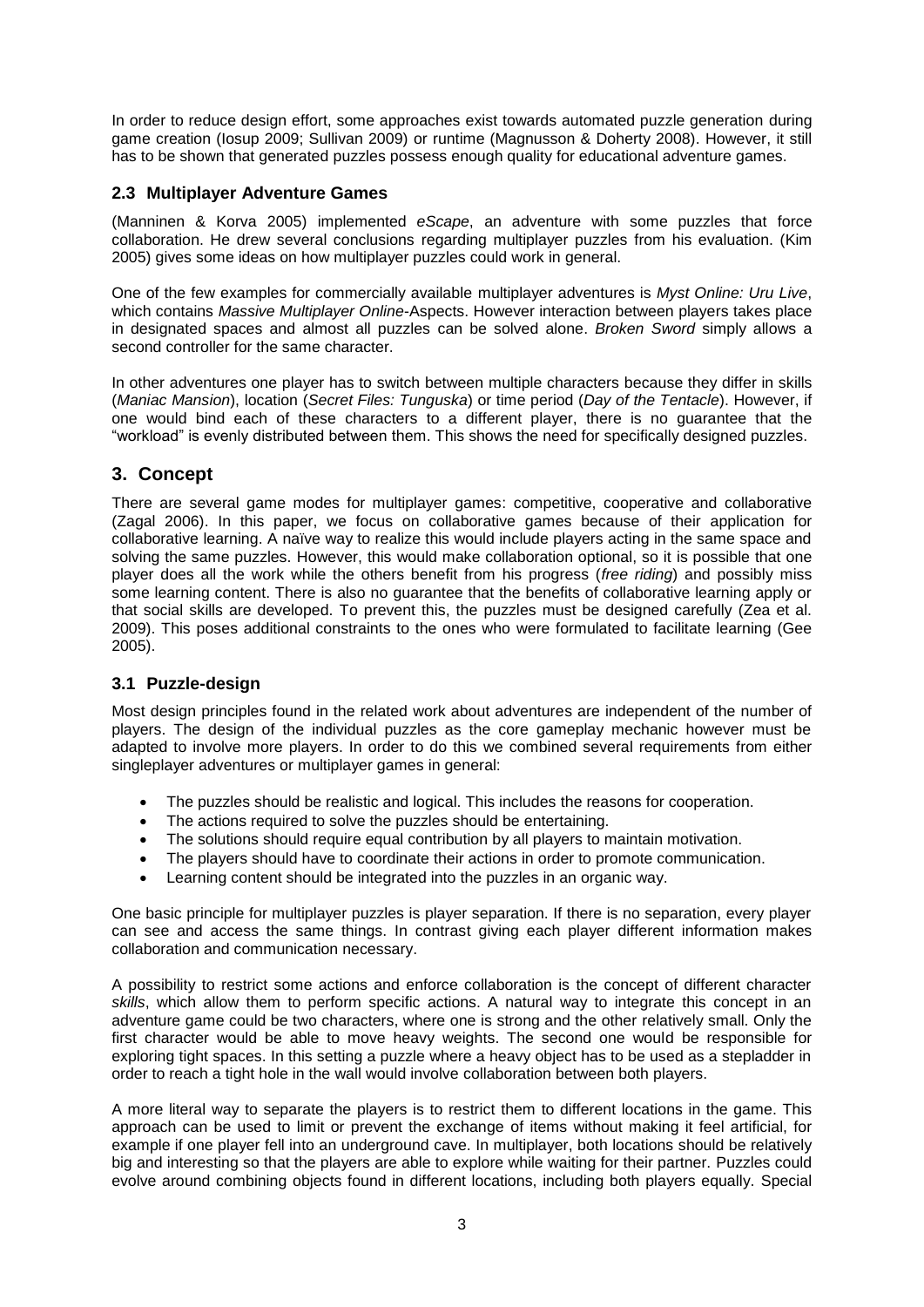cases of this theme are time-travel-puzzles, where the players visit the same place in different time periods. Changing something in the past will affect the future, allowing a unidirectional flow of consequences. This could be useful in games where the learning content includes long-term-effects.

While in some scenarios separation might be fixed, a free variation is also possible [\(Figure 1\)](#page-3-0). Here, the players are able to choose roles / location according to their preferences and abilities. However, the designer cannot be sure anymore which player did what, which can be a problem if he/she wants to deliver a specific learning content. One way to circumvent this would be to dynamically adapt the game.



<span id="page-3-0"></span>**Figure 1: Puzzle with free player separation. The pyramid chamber on the right is secured by a mechanism that requires a specific kind of light (color, diameter) falling on the floor. On the roof is a small opening where sunlight falls through and the players can place different kind of lenses over the hole. In order to ease the process, it is natural that one player switches the lenses while the other one stays inside and reports the current light to his partner.**

# **3.2 Communication Interface**

The communication interface may be the only means for communication between players, offering the opportunity to transfer knowledge while deepening immersion and letting the players feel some kind of togetherness (Manninen 2003). Therefore, it must allow the players to express everything they might want to talk about. Furthermore, it should be easy to use, require no extra concentration and should not feel like an interruption. If it is meant to support collaborative problem solving and learning, the interface also has to support reflection, i.e. let the players justify solutions (Baker & Lund 1997).

Explicit communication happens consciously, with the most common form being free text. Voice chat is faster and does not interrupt gameplay. The drawback is that each player needs a microphone. Semi-structured text only allows specific predefined phrases adapted to the content of the game. It restricts communication, which can be used to promote problem-solving and reflection in collaborative learning settings (Baker & Lund 1997). These restrictions however might give some players the feeling that they are limited. Pointers or annotation tools (Dimitracopoulou 2005) are symbols or texts which the players can place inside the game world to mark specific locations or objects. Important element should be easily describable and identifiable (Toups et al. 2009), which reduces cognitive load and prevents misunderstandings. In the context of slow-paced adventures, free or semistructured text is advised. If the puzzle-design suggests that players will often reference their environment, a pointer system could be added.

Implicit communication enables players to know what the others are doing without talking. (Manninen 2003) described several kinds of communication, where kinesis for example could be seen as implicit. It describes how a player moves, which gives strong hints about a players intention, for example when moving towards a button. Implicit communication should be used as much as possible, since it requires no extra effort by the players. This allows them to focus their explicit communication on important things like strategies instead of relatively unimportant information (Toups et al. 2009). This makes the need for player avatars in multiplayer adventures evident.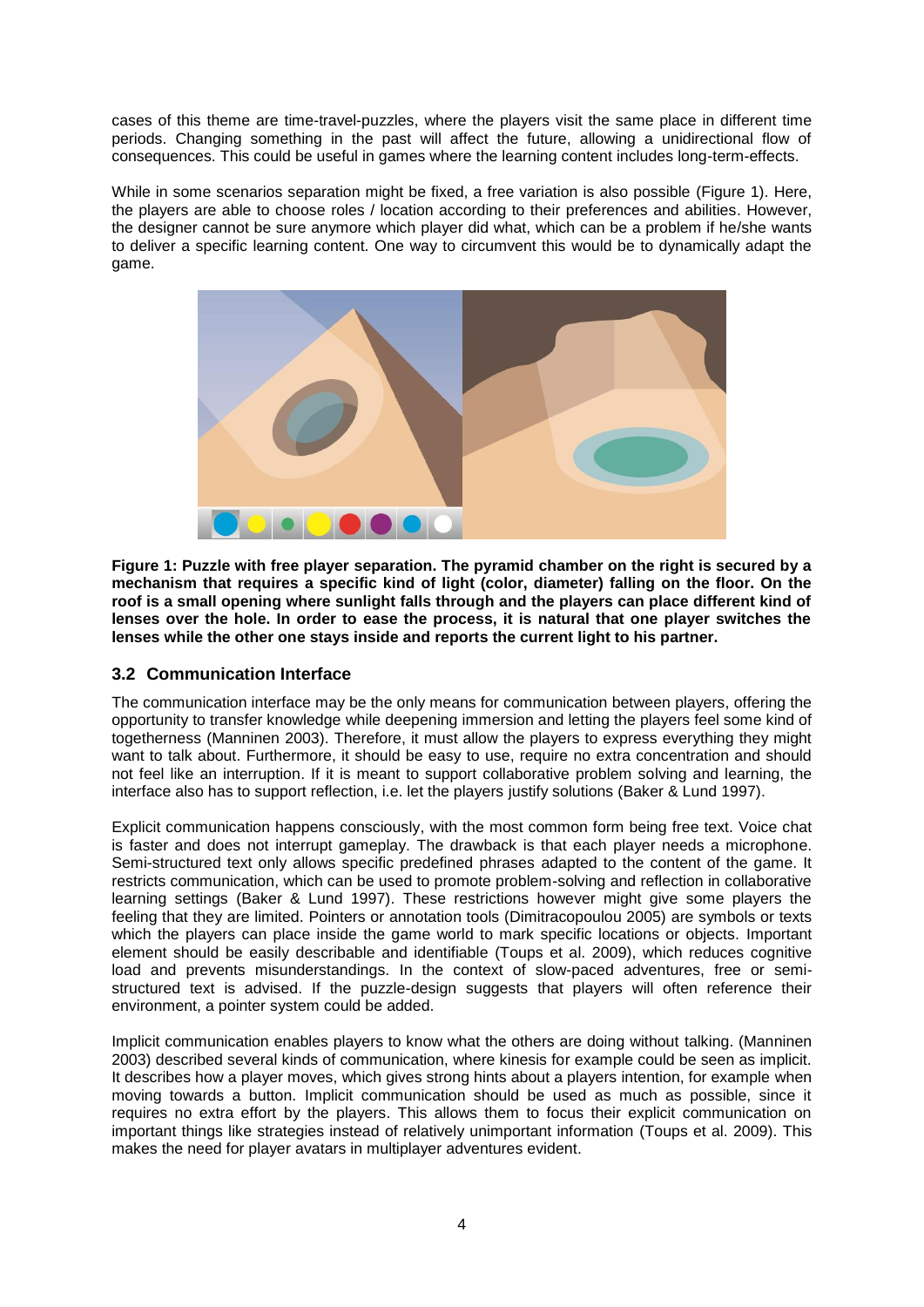# **3.3 Adaptivity**

Adaptivity describes the ability of a game to alter itself in order to better suit a specific player and increase replayability (Göbel et al. 2009) . In the context of multiplayer adventures this adaptations should respect the preferences of each affected player, for example by averaging their player models. When conscious decisions are required, some kind of voting or consensus is required – triggering discussion and training the players social skills (Johnson & Johnson 1988). Another specialty is that the current number of players could trigger adaptations.

Adaptation can happen on two levels. Macro adaptivity may reorder or skip puzzles and scenes as long as it does not break dependencies between puzzles (e.g. if the solution of one puzzle produces an item for another one). Micro adaptivity could modify single puzzles, for example allowing different solutions.

# **4. Prototype / Implementation**

A prototypical game was built to evaluate these concepts.

### **4.1 Platform: StoryTec**

The authoring environment "StoryTec" was chosen as a platform for the prototype. This allows nonprogramming domain-experts to create learning games (Mehm et al. 2009). StoryTec also supports personalization / adaptation (Göbel et al. 2009). Furthermore, it has been shown that a commercial adventure game could be recreated using this platform (Mehm et al. 2010).

Games created with StoryTec can be played with the "StoryPlay" player, formerly "Bat Cave" (Mehm et al. 2010). This runtime environment for the "StoryEngine" supports rapid prototyping by displaying additional information like the current player model. StoryTec however – like all adventure game engines the authors could find – was created for singleplayer games. Therefore, some extensions had to be made.

The first change lets authors define for how many players their story is designed. This number is currently limited to four, mainly because designing collaborative puzzles involving more roles is very difficult for inexperienced authors. Each player can start in a different scene. Other new features involve so-called *ActionsSets* that react differently to each player, for example when only one player is strong enough to lift an object.

An action can now move only one player (independent movement), all players in the same scene (picking up an item should be visible to all players close) or everyone (calling them together). In the case of free transitions, for which target scenes are chosen at runtime according to several models, the models of all affected players must be respected. In the case of the player model the average is used as a compromise, while in the learner model the minimum was used to ensure that nothing is missed. When updating the player model the author can target the triggering player or all players (for group decisions). Similar to transitions, sounds or speech acts can be heard by one player (i.e. thoughts), all close players (normal volume) or everyone (transmissions).

In order to support multiplayer, the runtime environment was given the ability to synchronize different instances of the StoryEngine over a network. To allow explicit and implicit communication, a text-chat and an icon-based avatar system was also added [\(Figure 2\)](#page-5-0).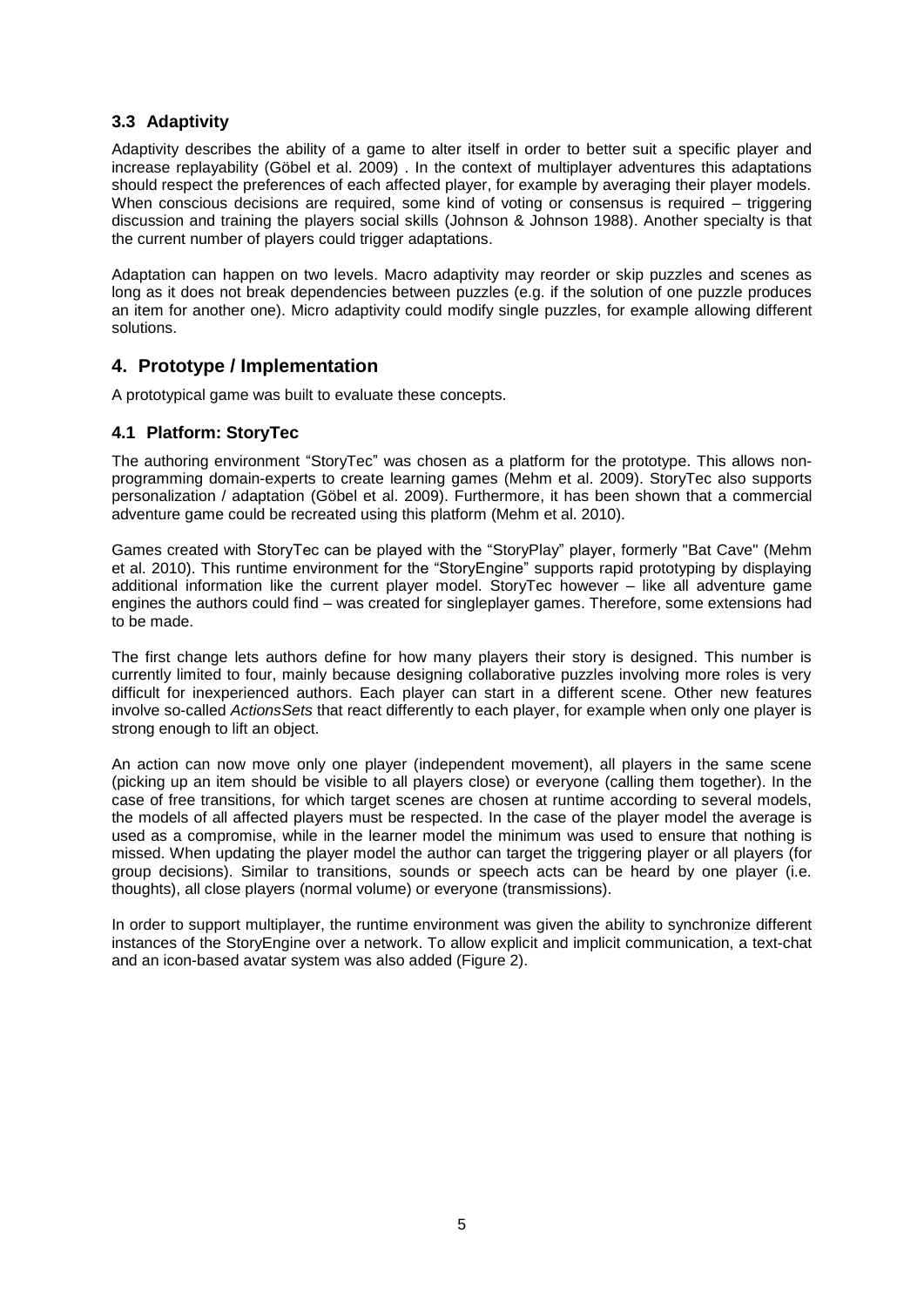

<span id="page-5-0"></span>**Figure 2: StoryPlay. The players' avatars are greyed out if they are in different scenes (upper left).**

### **4.2 Selected concepts**

Since it was impossible to implement all concepts developed in Section 3 due to time and platform constraints, only a subset was chosen for the game. Because teamwork is most promising for learning, all puzzles were designed for collaboration of two players.

Almost all types of player separation were used, namely skill-based and fixed / free location-based separation. The time-travel-variation was ignored for realism reasons. Since it was assumed that the players would not be familiar with the concept of multiplayer adventure, a hint system was used to encourage teamwork ("This is too heavy for me, but my partner might be able to lift it").

#### **4.3 Game**

The focus of the short demonstrator we implemented was placed mostly on puzzle design. Other elements like graphics, sound or story were kept basic. The game is set in a remote research station in the jungle, damaged during a storm. It is the goal of the players to reestablish the satellite connection with the outside world. There are two characters with different skills. Jane is familiar with the location and possesses all keys, while Joe has just arrived as the game starts. Their physical appearance also differs; Jane is smaller and more agile than the bigger and stronger Joe.

Both characters start the game in different locations. Joe has just arrived outside the station, while Jane is trapped under a tree in the woods. In contrast, Joe is able to move freely through the jungle, but cannot enter the station without Jane's key. Therefore, the first task of Joe is to find Jane in order to help her, which is difficult since the jungle is designed as a maze. However, Jane possesses a map, enabling the second player to guide his/her partner. This puzzle was designed to familiarize the players with each other and the concept of collaborative puzzle solving. Its main concept is fixed location-based separation.

In one of the later puzzles the players have to enter a storage room through an air vent. Only Jane is small enough to fit in there, but she is too small to reach the high ledge. Therefore, the player of Joe has to give her a boost, forcing both players to work directly together. The main concept used here is skill-based separation.

For another puzzle the players have to sort and connect four cables, initially building a huge pile. Each player is able to choose which one they want to tackle, so that they can distribute work as they like. This is supported by the cable ends having different colors, making them easily describable.

The final puzzle includes aligning the satellite dish on the roof, which can be rotated manually. The resulting signal strength however can only be viewed from a computer located inside the building – so it is easier if the players split up. This puzzle is an example for free location-based separation and is meant to conclude the game with a demonstration of the benefits of teamwork.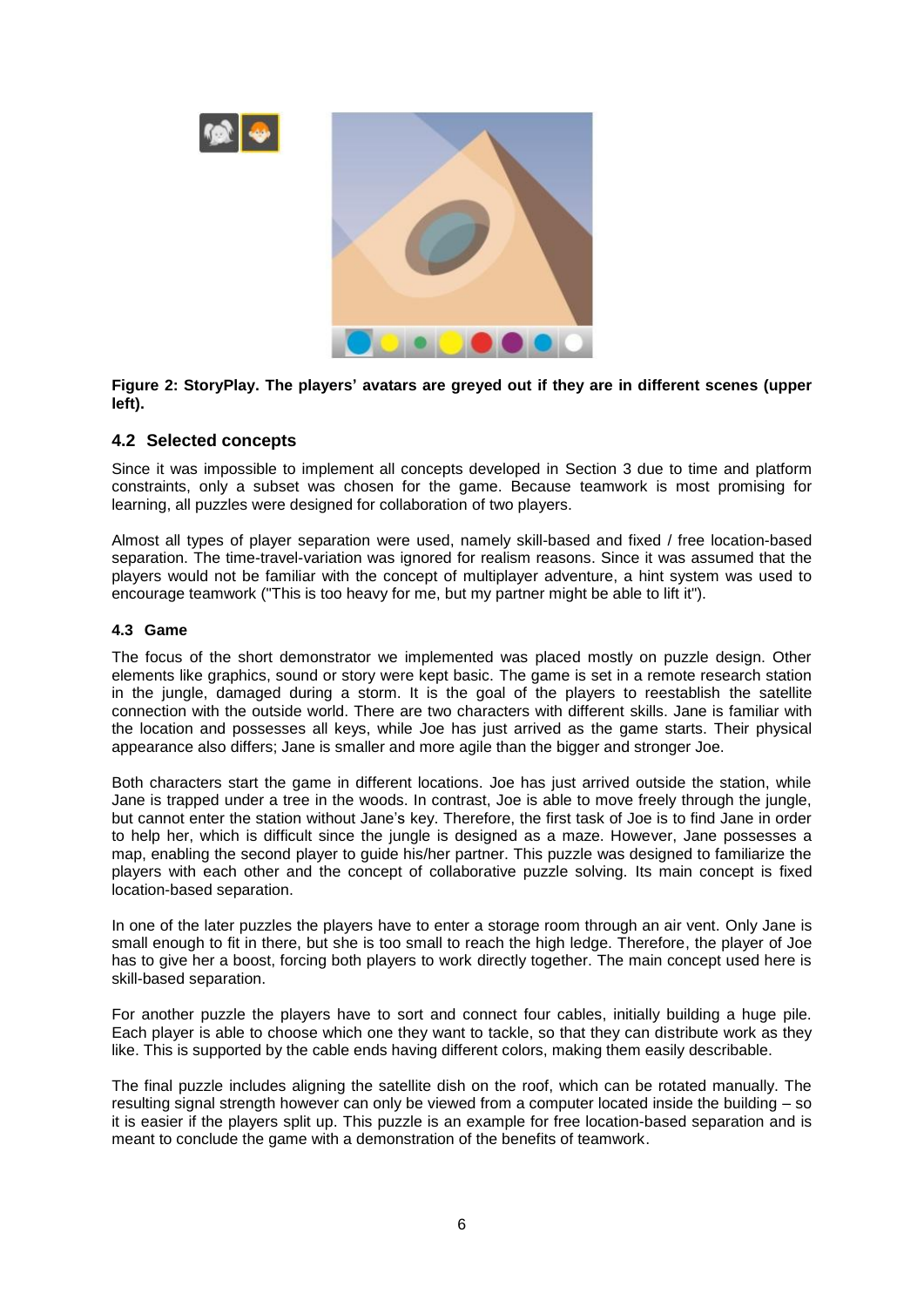# **5. Evaluation**

While the game was evaluated in regards to the requirements formulated in Section [3,](#page-2-0) it was also checked whether the modifications to the authoring environment had an impacts on its usability.

### **5.1 Game**

Some criteria is about the game as a whole, for example "Are there good reasons for collaboration?". Others like "Is the contribution of each player clear?" can be aimed at specific puzzles. For each of these questions a positive and negative statement was created to check for inconsistent answers. The questions for specific puzzles were duplicated for each phase of the game and they were reordered. The answers were selected from a five-point Likert-scale.

For the experiment, two different settings were used. The first one is characterized by two players playing in the same room over a local area network (*LAN*) where the players were able to talk, but could not see their partner's screen. In contrast, the players playing the *Internet* setting were only using the text-chat. Since players who completed the game would know the solutions, a betweensubjects-approach was selected. Before the tests, the players were given a short introduction. The game was played by 24 players, equally split into two-person-teams for each setting. Most of the players were young men who were experienced with multiplayer games, so the study can only be seen as a first indicator.

For the general questions, major results include the player noticing their limited freedom, which could be resolved by adding adaptivity. Regarding communication there was a difference between both settings – players who were able to talk were more aware of their partners. Additionally using the text chat doubled playtime. Other than that the addition of multiplayer had no negative impact, for example the players did not notice waiting time because of their partner.

The results for the puzzles showed that they fulfilled most of the requirements. The puzzle with the satellite dish was perceived best, mainly because the players knew this constellation from their real life experience. In contrast the puzzle where the cables had to be connected received only mediocre scores, which could originate from the fact that it could be solved by one player alone. Only the first puzzle showed differences between the settings, players using the text chat felt less involved when playing Jane. Observation showed that in this case the Joe-players simply used a trial and error approach to save communication effort. This effect was increased since it was the first puzzle and the players were not familiar with multiplayer adventures.

# **5.2 Authoring environment**

To test the extended authoring environment a list of ten tasks using the new features was compiled. These tasks were meant to be carried out by people who did already have some experience with StoryTec. The participants were observed and took a survey regarding the usability, based on (Prümper 1993). The same method was used with a previous version of StoryTec.

The survey was taken by five experienced users. Aside from the test group being very small, several other facts decreased comparability with the older study. There was a different set of tasks and the current version of the tool included other updates as well. Therefore, the results can only be seen as a first impression and more weight was put on the comments and observations.

Observation and vocal feedback showed that all participants were able to locate the new functions quickly. They also made almost no mistakes, leading to the impression that the changes did not decrease usability for these participants.

# **6. Conclusion**

In this paper, we proposed a novel approach for using adventure-based Serious Games for multiplayer collaborative learning scenarios. Our approach combines the advantages of adventurebased Serious Games for learning, for which up to today exist a multitude of successful examples, with the advantages of collaborative learning processes.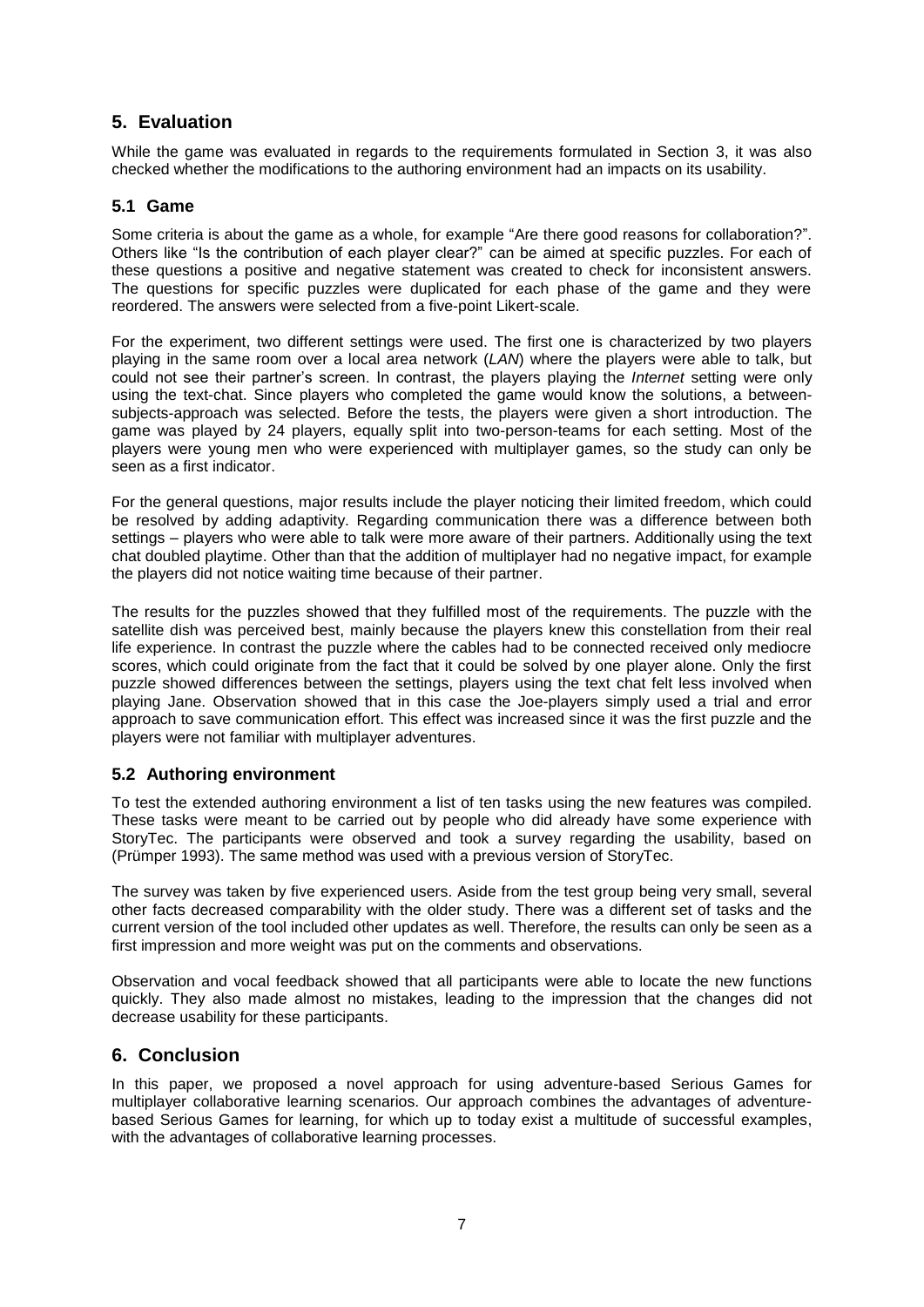To facilitate this approach, we developed basic concepts for multiplayer adventures in a collaborative setting. We started by deriving requirements for puzzle design and described different types of player separation as a basis for the creation of engaging puzzles. Furthermore, interfaces for explicit and implicit communication as well as adaptation mechanisms were discussed in this context.

We implemented our design as an extension of the authoring tool StoryTec and created a short game containing based on these concepts. The prototype was received very well by evaluating players, although some improvements regarding the avatar-system and player freedom were pointed out. This indicates that the general concept of a multiplayer adventure, though rarely realized before, is promising.

Future work on this topic may include further extensions of the authoring environment as well as the creation of an extended prototype including real learning content and a more extensive evaluation. This will be an important step in order to evaluate the learning potential of serious adventure games with multiplayer modes.

### **References**

Baker, M. J., and Lund, K. (1997) Promoting reflective interactions in a computer-supported collaborative learning environment. Journal of Computer Assisted Learning, 13, pp. 175-192.

Crawford, C. (1984) *The Art of Computer Game Design*, Osborne/McGraw-Hill.

Cuseo, J. (2000) Collaborative and Cooperative Learning: Pedagogy for Promoting New-student Retention and Achievement. In *Preconference Workshop delivered at the 19th Annual Conference on the First-Year Experience*. Columbia, SC.

Delwiche, A. (2006). Massively Multiplayer Online Games (MMOs) in the New Media Classroom. *Educational Technology & Society*, 9(3), pp.160-172.

Dillenbourg, P. (1999) *Collaborative Learning: Cognitive and Computational Approaches. Advances in Learning and Instruction Series.*, Elsevier Science, Inc., PO Box 945, Madison Square Station, New York, NY 10160-0757 (72).

Dillenbourg, P., Järvelä, S. and Fischer, F. (2009) The evolution of research on computer-supported collaborative learning. *Technology-enhanced learning*, pp.3-19.

Dimitracopoulou, A. (2005) Designing Collaborative Learning Systems: Current Trends & Future Research Agenda. Proceedings of th 2005 Conference on Computer Support for Collaborative Learning: Learning 2005: The Next 10 Years! (pp. 115-124). International Society of the Learning Sciences.

Frazer, A., Argles, D. and Wills, G. (2008) The Same, But Different: The Educational Affordances of Different Gaming Genres. *2008 Eighth IEEE International Conference on Advanced Learning Technologies*, pp.891-893.

Gee, J. P. (2005) Good Video Games and Good Learning. Phi Kappa Phi Forum, 85(2), 33-37.

Göbel, S., Mehm, F., Radke, S., and Steinmetz, R. (2009) 80Days: Adaptive Digital Storytelling for Digital Educational Games. Proceedings of the 2nd International Workshop on Story-Telling and Educational Games (STEG'09). CEUR Workshop Proceedings.

Harteveld, C., 2011. Triadic Game Design, Springer-Verlag New York Inc.

Iosup, A. (2009) Player-customized puzzle instance generation for Massively Multiplayer Online Games. *2009 8th Annual Workshop on Network and Systems Support for Games (NetGames)*, pp.1- 2.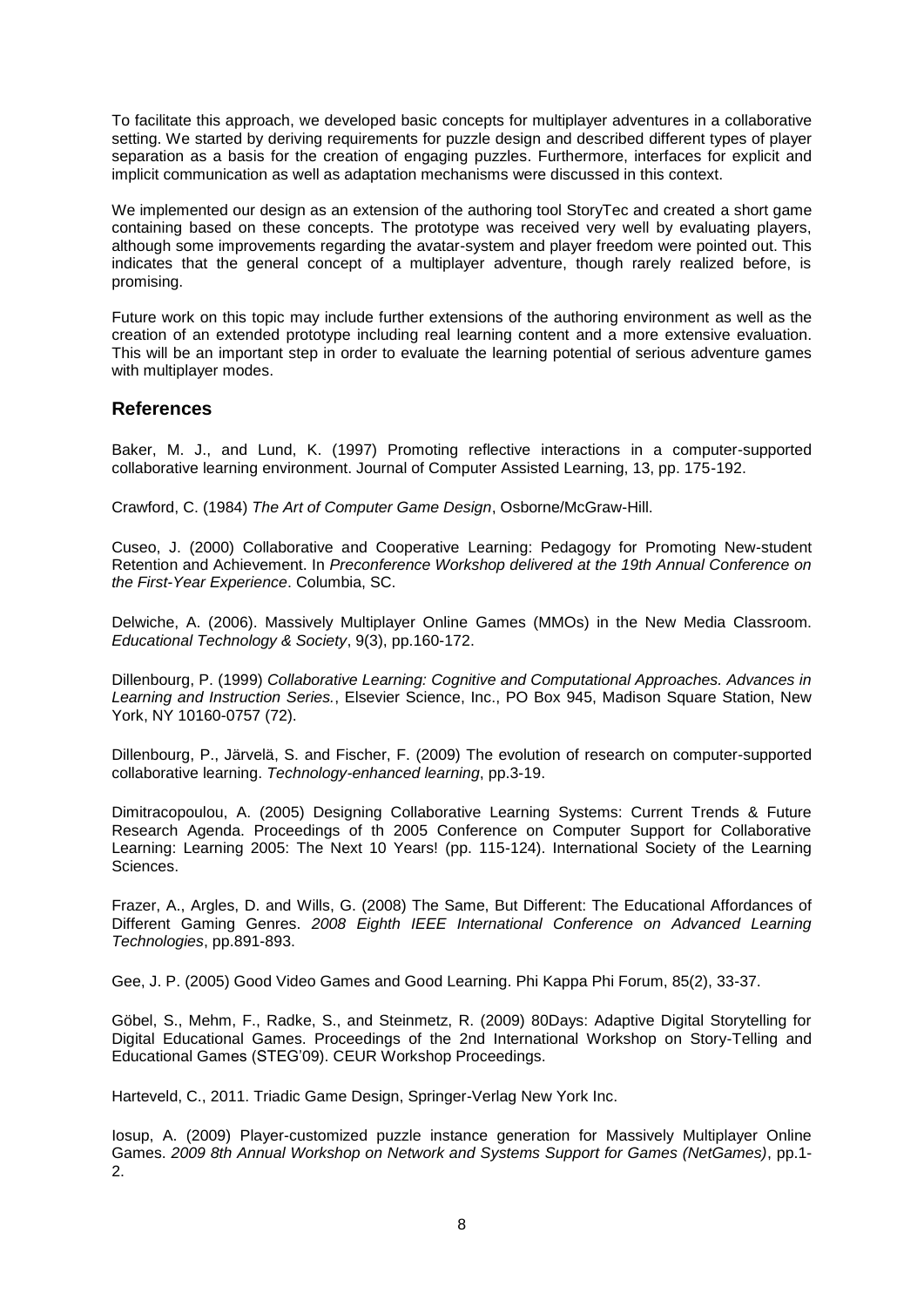Johnson, D. W. and Johnson, R. T. (1999) Making cooperative learning work. *Theory into practice*, 38(2), pp.67-73.

Johnson, R. T. and Johnson, D. W. (1988) Cooperative Learning - Two heads learn better than one. Available at: http://www.context.org/ICLIB/IC18/Johnson.htm.

Kiili, K. (2005) Digital Game-based Learning: Towards an Experiential Gaming Model. *The Internet and higher education*, 8(1), pp.13-24.

Kim, S. (2005) Multiplayer Puzzles. Available at: http://www.scottkim.com/thinkinggames/ multiplayerpuzzles/index.html.

Kollar, I., Fischer, F. and Hesse, F.W. (2006) Collaboration scripts--a conceptual analysis. *Educational Psychology Review*, 18(2), pp.159-185.

Luban, P. (2002) Designing and Integrating Puzzles in Action-Adventure Games. Retrieved from http://www.gamasutra.com/view/feature/2917/designing\_and\_integrating\_puzzles\_.php

Magnusson, M. and Doherty, P. (2008) Temporal Action Logic for Question Answering in an Adventure Game.

Manninen, T., and Korva, T. (2005) Designing Puzzles for Collaborative Gaming Experience--CASE: eScape. In S. Castell & J. Jennifer (Eds.), Selected papers of the Digital Interactive Games Research Associations second internationalconference (DiGRA 205) (pp. 233-247). Vancouver, Canada.

Manninen, T. (2003) Interaction Forms and Communicative Actions in Multiplayer Games. Available at: http://www.gamestudies.org/0301/manninen/.

Mehm, F., Göbel, S., Radke, S., and Steinmetz, R. (2009) Authoring Environment for Story-based Digital Educational Games. Proceedings of the 1st International Open Workshop on Intelligent Personalization and Adaptation in Digital Educational Games, (October), 113-124.

Mehm, F., Wendel, V., Göbel, S., and Steinmetz, R. (2010). Bat Cave: A Testing and Evaluation Platform for Digital Educational Games. Proceedings of the 4th European Conference on Games Based Learning (pp. 251-260).

Mehm, F., Wendel, V., Radke, S., Göbel, S., Grünwald, S., Konrad, R., and Steinmetz, R. (2010). Re-Authoring eines Lernadventures. In B. U. D. M. A. M. Holger Diener Steffen Malo (Ed.), Spielend Lernen (pp. 27-42). Stuttgart: Fraunhofer Verlag.

Nelson, B. and Ketelhut, D. (2008) Exploring Embedded Guidance and Self-efficacy in Educational Multi-user Virtual Environments. *International Journal of Computer-Supported Collaborative Learning*, 3(4), pp.413-427.

Nelson, G. (2005) The Craft of the Adventure.

Onrubia, J. and Engel, A. (2009) Strategies for Collaborative Writing and Phases of Knowledge Construction in CSCL Environments. *Computers & Education*, 53(4), pp.1256-1265.

Prensky, M. (2001) Digital Natives, Digital Immigrants Part 1. *On the Horizon*, 9(5), pp.1-6.

Prümper, J. (1993) Software-Evaluation Based Upon ISO 9241 Part 10. *Lecture Notes in Computer Science*, 733(Human Computer Interaction), pp.255–265.

Said, N. S. (2004) An Engaging Multimedia Design Model. In *Proceedings of the 2004 conference on Interaction design and children: building a community*. pp. 169-172.